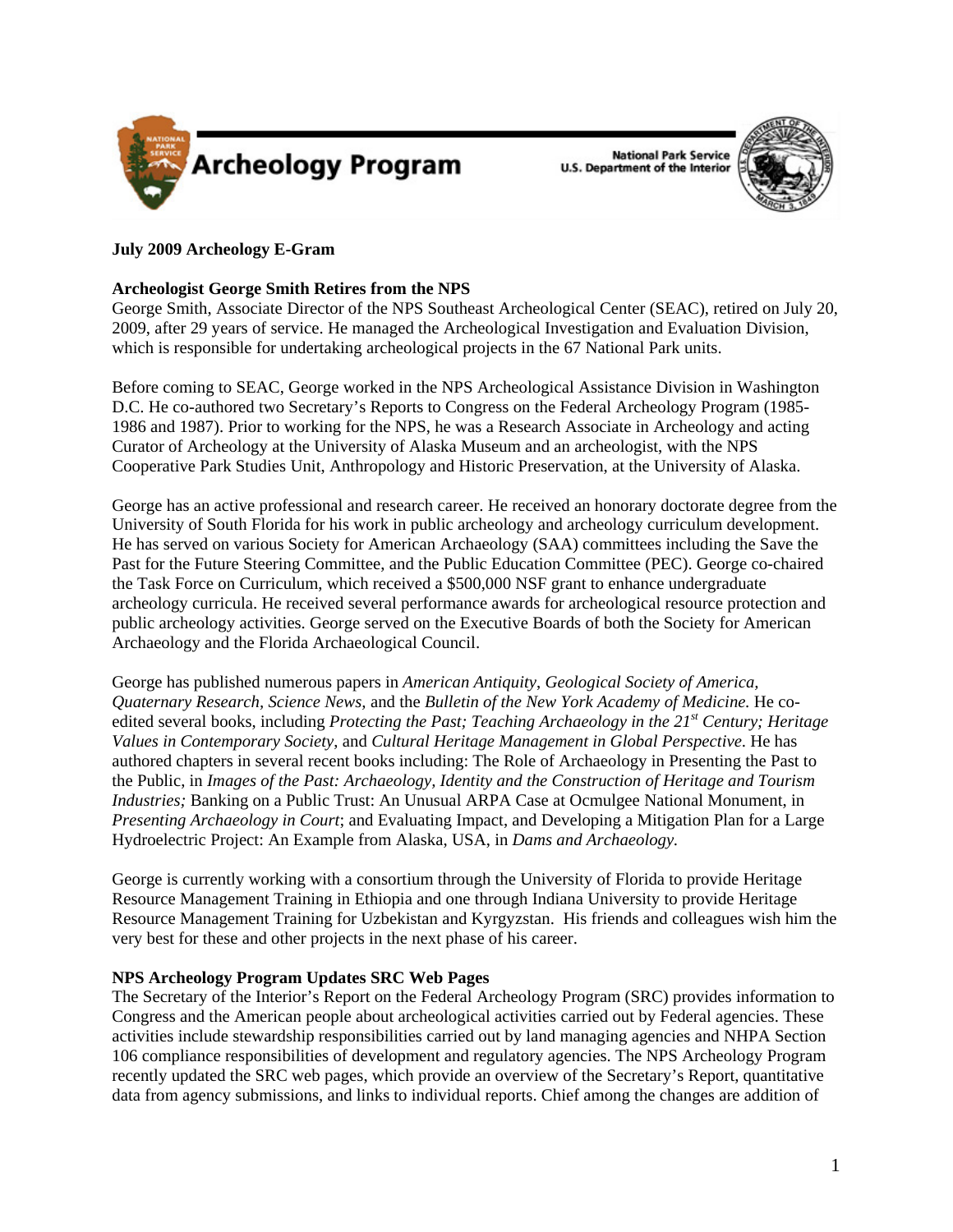2006-2008 quantitative data and revisions of web pages to add information and clarifications about the Secretary's report. The 2004-2007 Secretary's Report to Congress on the Federal Archeology Program is currently in development and will be available on the NPS Archeology Program website when completed and approved.

### **Oregon Caves National Monument and Zion National Park Celebrate Centennials**

Oregon Caves National NM and Zion NP (incorporating Mukuntuweap NM) both celebrated national monument centennials during the month of July. National monuments are established through the provisions of the Antiquities Act, which allows the Federal government to set aside public lands to preserve unique natural and cultural resources.

### *Oregon Caves National Monument*

Oregon Caves NM is located within Siskiyou National Forest, south of Grants Pass, Oregon. Until 1922, the only way to get to the cave was a 12 mile trek on a trail from the town of Williams. Visitors usually spent the night at a camp outside the entrance to the cave. The 3.5-mile long marble cave contains one of the largest communities of endemic cave-dwelling insects in the United States, and Pleistocene jaguar and grizzly bear fossils have been found in some of the deeper chambers. The monument also preserves old growth forest and, potentially, archeological resources associated with the unique cave system.

Elijah Davidson discovered the caves in 1874 while on a hunting expedition from Williams. In 1907, after extensive explorations, a proposal was submitted to the Federal Government to set aside the caves as a national monument. Two years later on July 12, 1909, President William Howard Taft established 480 acres within Siskiyou National Forest to become Oregon Caves National Monument for its "unusual scientific interest and importance." The USFS administered the monument until 1933, when it was transferred to the NPS.

### *Mukuntuweap National Monument*

Approximately 7,000 years ago, nomadic Indian groups first frequented the Mukuntuweap/Zion region, in present day Utah. As people slowly adopted more sedentary lifestyles, both Puebloan and Fremont Indian groups settled in this area. By AD 1100, these groups migrated out of the region as Southern Paiute tribes moved in. The Southern Paiute called this place Mukuntuweap, which means "straight canyon." The first European American settlers, Mormon pioneers, arrived in the area in the late 1800s. They named the area Zion, which is ancient Hebrew for "sanctuary" or "refuge." The deep and spectacular canyons of this protected portion of the Virgin River Valley truly offer a safe haven to wildlife and humans alike. In the 1860s, just after settlement by Mormon pioneers, John Wesley Powell visited Zion on the first scientific exploration of southern Utah.

In 1909, President Taft set aside approximately 16,000 acres for Mukuntuweap National Monument to preserve its "many natural features of unusual archaeologic (sic), geologic, and geographic interest" (Proc No. 877). In his proclamation, the President noted the "labyrinth of remarkable canyons with highly ornate and beautifully colored walls, in which are plainly recorded the geological events of past ages." In 1918 Mukuntuweap National Monument became Zion National Monument and in 1919 the name changed again to Zion National Park. On January 22, 1937 President Roosevelt established a second Zion National Monument, preserving over 36,000 acres (Proc. No. 2221). The second Zion National Monument was incorporated with Zion National Park in 1956.

Celebrations of the centennials will continue throughout the year. Check the Oregon Caves NM website <http://www.nps.gov/orca> and the NP website<http://www.nps.gov/zion/index.htm>for information about celebration activities. For more information about the Antiquities Act and national monuments, go to <http://www.nps.gov/archeology/sites/Antiquities/index.htm>.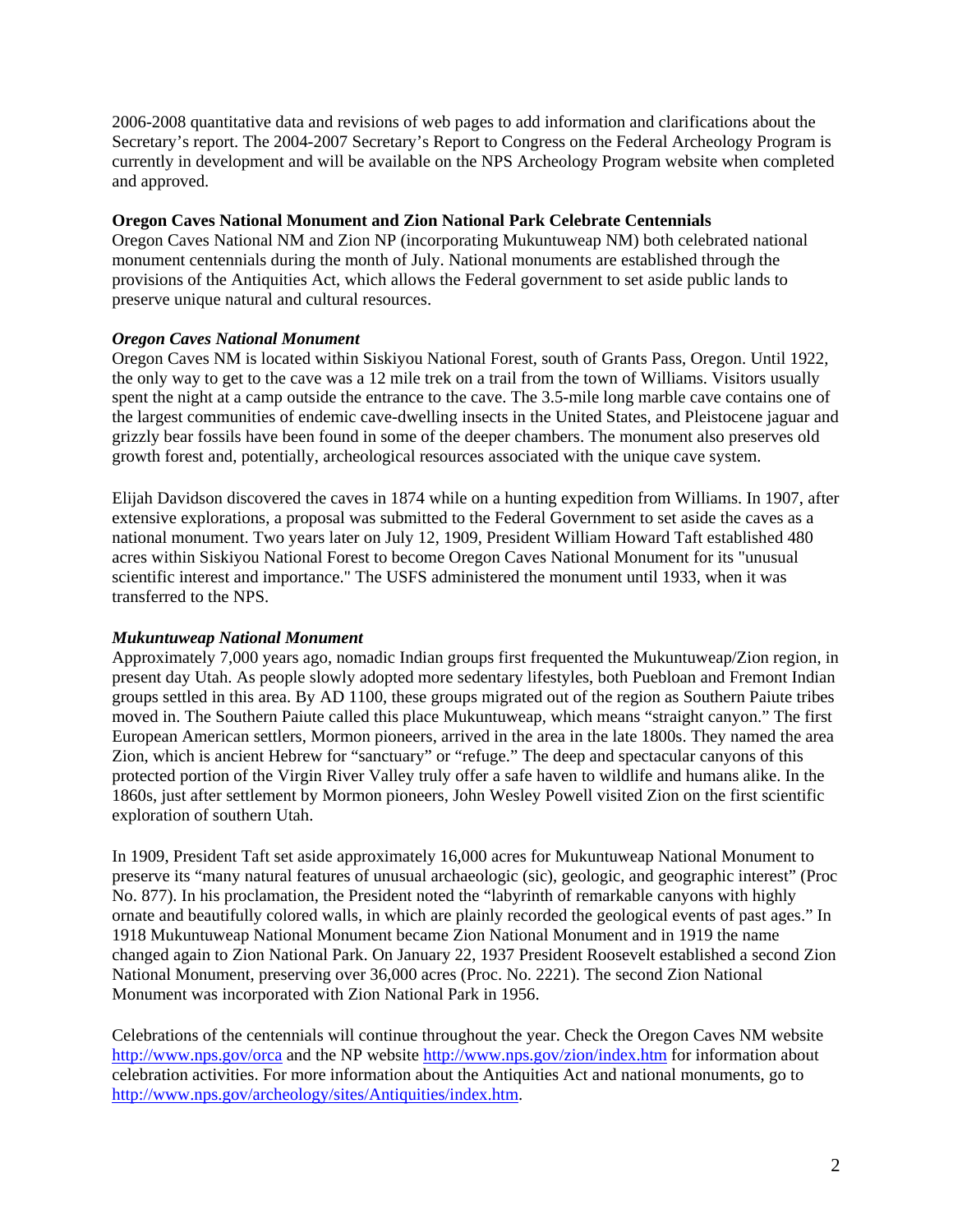#### **Effigy Mounds NM Featured in Iowa Archeology Month Poster**

The year 2009 marks the one hundredth anniversary of the National Park Movement in Iowa, the sixtieth anniversary of the creation of Effigy Mounds National Monument (NM), and the fiftieth anniversary of the establishment of the Iowa Office of the State Archaeologist. To commemorate these interrelated events, the Iowa Office of the State Archaeologist and the NPS created a poster which depicts the technological "march through time" as applied to researching and understanding Iowa's most visually impressive archeological site: the "Marching Bear Group," located at Effigy Mounds NM. Ken Block and Bob Palmer, NPS, designed the poster. Major sponsors for Iowa Archaeology - 2009 include Humanities Iowa, the Iowa Archeological Society, the State Historical Society of Iowa, and the Association of Iowa Archaeologists.

Click here to see the [poster](http://www.nps.gov/archeology/pubs/egrams/2009IowaPoster.pdf).

#### **Archeology Day at Kingsley Plantation**

Kingsley Plantation, Timucuan Preserve, NPS, hosted visitors on Archeology Day on June 6, 2009. The NPS, Florida Public Archaeology Network, and University of Florida, Department of Anthropology sponsored the event. Archeologists from the University of Florida, Anthropology Department carried out a six week field school at Kingsley Plantation during May and June 2009. This public day was opportunity to see archeologists excavating in the plantation's slave quarters and near the plantation house. As they worked, the archeologists explained the process of archeological research.

Kingsley Plantation is a 60-acre unit of the 46,000-acre Timucuan Ecological and Historic Preserve in Jacksonville, Florida, which is managed by the NPS. It is named for Zephaniah Kingsley who, with his African wife Anna, owned and operated a 1,000-acre plantation there during the first half of the nineteenth century.

For more information about the Kingsley Plantation go to<http://www.nps.gov/timu>

#### **NPS Announces 2009 Battlefield Preservation Project Grants**

The National Park Service has announced the award of 33 grants totaling \$1,360,000 to assist in the preservation and protection of America's significant battlefield lands. This year's grants provide funding for research at endangered battlefields from the King Philip's War (1675-1676), Revolutionary War, War of 1812, Second Seminole War, Mexican-American War, Civil War, World War II and various Indian Wars. Awards were given to projects in 23 states or territories that entail archeology, survey, mapping, documentation, planning, education, or interpretation.

Winning projects include archeological investigation of submerged remains at the World War II Saipan battlefield in the Tanapag Lagoon, Northern Mariana Islands; documentation of the 1636 Colonial-Native battle at Mystic Fort, Connecticut; survey and mapping of Second Seminole War battlefields in Palm Beach County, Florida; statewide assessment of Revolutionary War and War of 1812 naval battle sites in the waterways of Maryland; a preservation plan for portions of the Cedar Creek Civil War battlefield located outside the designated boundaries of the Cedar Creek and Belle Grove NHP, Virginia; cultural resource inventory for the Palmito Ranch NHL, Texas; and boundary identification for the Mexican-American War battle of San Pasqual, California.

Priority was given to those groups submitting applications for nationally significant battlefields. The majority of awards were given to battlefields listed as Priority I or II sites in the NPS Civil War Sites Advisory Commission Report on the Nation's Civil War Battlefields and the Report to Congress on the Historic Preservation of Revolutionary War and War of 1812 Sites in the United States.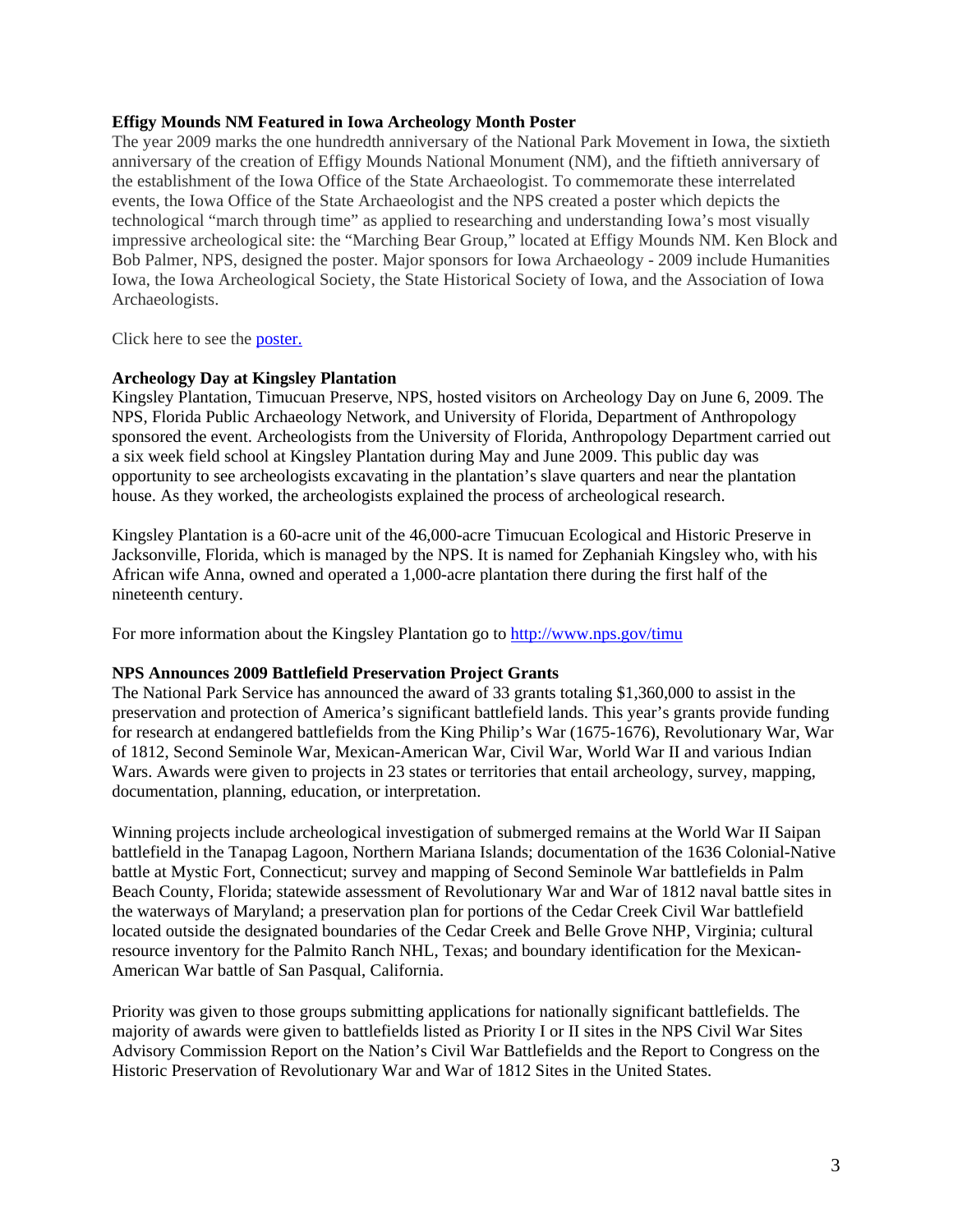These grants are administered by the NPS American Battlefield Protection Program (ABPP). ABPP promotes the preservation of significant historic battlefields associated with wars on American soil. Federal, state, local, and tribal governments, nonprofit organizations, and educational institutions are eligible to apply for battlefield grants each year.

More information about ABPP is available at <http://www.nps.gov/history/hps/abpp>

### **NAGPRA Training Offered**

The NPS National NAGPRA Program, in partnership with the National Preservation Institute, is offering two NAGPRA training seminars. *Determining Cultural Affiliation,* taught by Mary Anne Kenworthy, Attorney, DOI and Megon Noble, Assistant Archeology Collections Manager, Burke Museum, will be offered September 14, 2009, in Chicago, IL. This seminar will review the tools and best practices for determining cultural affiliation, outline NAGPRA requirements, define critical terminology, and review grant assistance and consultation and review processes. *Writing and Managing a Successful Grant,* taught by Sangita Chari, NPS and Jan. I. Bernstein, Bernstein and Associates, will review practical tools and case studies, assessing the needs of a NAGPRA program, and writing and managing successful grants for fundable projects.

For more information, go to <www.npi.org>or <www.nps.gov/history/nagpra/training>

### **Sarah Davis-Reynolds New Chief of NPS Law Enforcement Operations**

Sarah Davis-Reynolds has been selected as chief, Branch of Law Enforcement Operations, Division of Law Enforcement, Security, and Emergency Services (LESES), NPS, in Washington, DC. She will oversee a variety of LE cultural resource programs and activities related to park operations at the national level, such as the National Archeological Protection Act (ARPA) and Native American Graves Protection and Repatriation Act (NAGPRA). Davis-Reynolds' duties will be to provide advisory, coordination, and review services to parks and regions service-wide in the law enforcement, security, and emergency services program. She will work closely with park and regional management as well as with representatives of the NPS, Washington Office, Department of the Interior, various Offices of the Solicitor, various U.S. Attorneys' and District Attorneys' Offices throughout the NPS regions, and with a variety of local, state, and Federal agencies.

### **NPS and Girls Scouts Develop a Park Resource Stewardship Program**

The NPS has partnered with the Girls Scouts to develop a Resources Stewardship Girl Scout Ranger program. The program is a component of the Girl Scouts Linking Girls to the Land Elliott Wildlife Values Project. The ranger program encourages and facilitates volunteer service opportunities for Girl Scouts in national parks and provides opportunities for girls to be recognized for their resource stewardship activities. The program also reconnects youth with the outdoors by promoting increased and meaningful use of the parks. Additionally, the ranger program encourages girls to explore careers in environmental science and cultural resources, including archeological resources and conservation while developing critical leadership skills.

Parks are encouraged to incorporate the Girl Scout Ranger program into their education and volunteer programs. Individual Girl Scouts are encouraged to participate in regularly scheduled NPS programs in order to minimize operational impacts on the field. The Girl Scout national office will direct troops interested in the Girl Scout Ranger Program to contact parks in advance of any visits. This will give parks an opportunity to determine whether they have the capacity to develop a tailored volunteer opportunity and program for the troops and to assist in planning participation.

For more information about the Girl Scout Ranger Program, go to <http://www.nps.gov/gettinginvolved/youthprograms/girlscoutrangerprogram.htm>